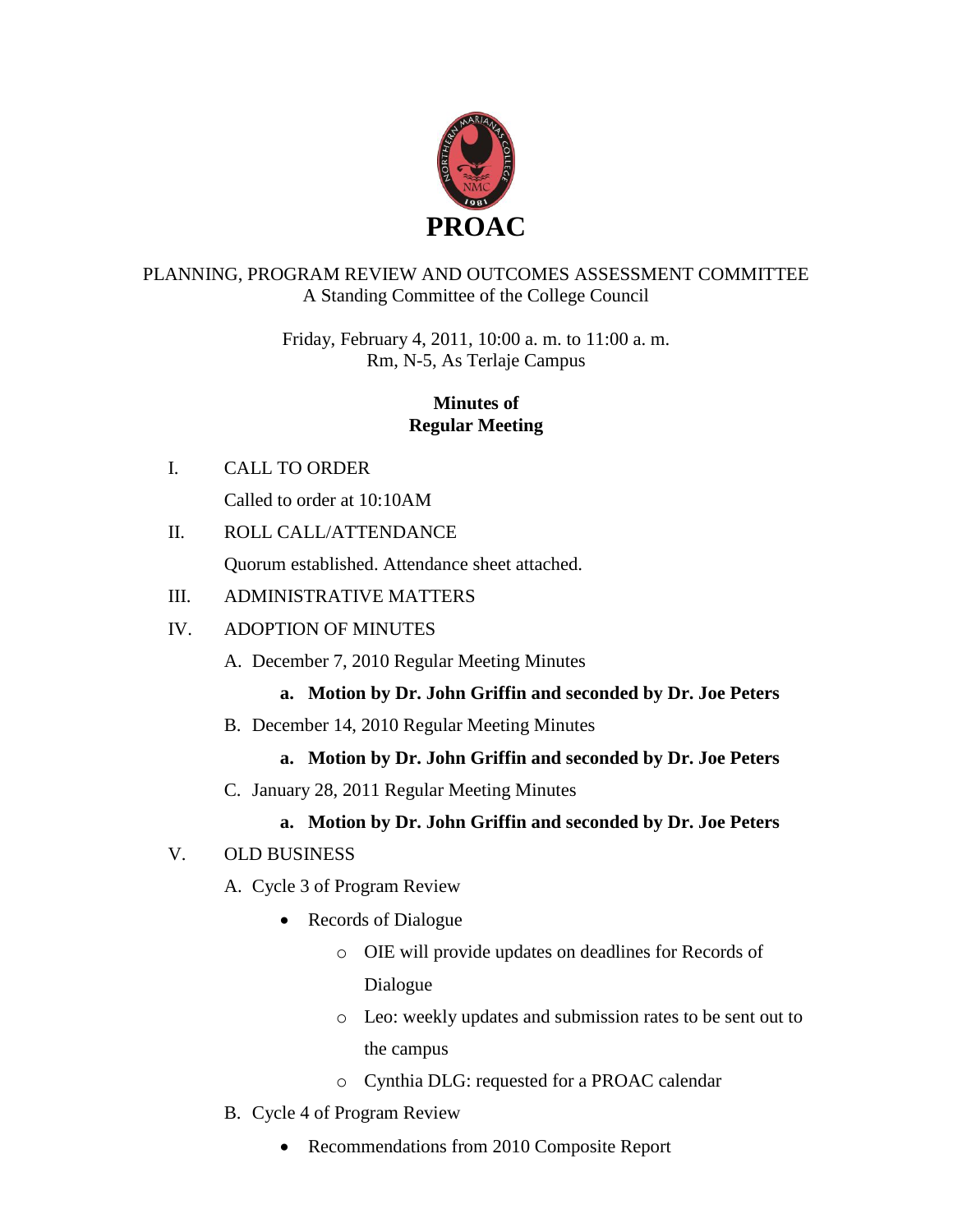- o Galvin stated that Recommendation 7 is worked by OIE
- o Galvin stated Recommendation 8 is recommendation to the program.
- o Recommendation: Improve PROAC's communication with the campus
	- **•** Cynthia DLG: requested for a PROAC calendar
	- Re-label Means of Assessment to include "Column 3"
- o Recommendation 10: Dialogue with authors when reviewing program review documents
	- Review the Form 1s: start reviewing it now and for following submissions or to wait until the end of the cycle
	- Galvin prefers a weekly update to remind everyone on what outcomes are due.
	- **Dr. John Griffin moved to have weekly reviews of Form 1 and seconded by James Kline**
	- **Motion carries**
- o Merging Operation and Maintenance: Administrative Services—John Guerrero
	- John stated the two offices have one budget and perform similar functions so he recommended that the two offices be combined in the taxonomy
	- Galvin asked who the Expenditure Authority is for both.
	- John answered that he is the Expenditure Authority for both.
	- Leo asked if the goals and objectives are the same for both Operations and Maintenance.
	- If John answered that they have the same goals and objectives.
	- **Dr. John Griffin motioned to combine the two, seconded by John Jenkins**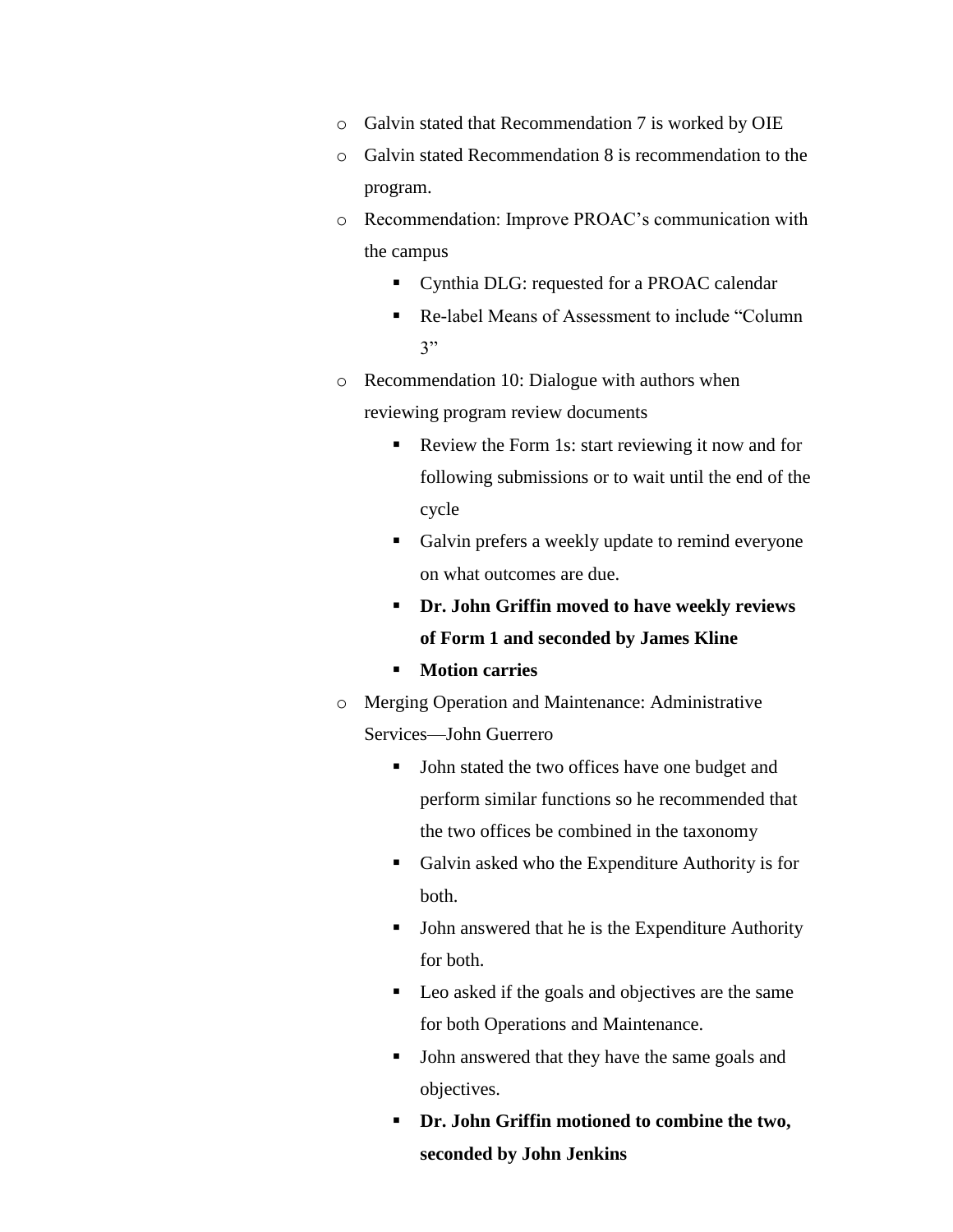- **Motion carries**
- o Moving ELI to Group A: Academic Programs
	- Galvin asked Jim if ELI should be moved to Group A.
	- If  $\blacksquare$  Jim sees no problem with the move.
	- **Motioned by Dr. Griffin and seconded by Randall to have ELI move to Group A**
- o Have Math and ABE send proxies to the next meeting if Director/Chair is not able to attend
- C. Linking Program Review to FY 2012 Budgeting and Resource Allocation (Refer to National Association of College and University Business Officers (NACUBO) article, "Keeping Programs and Resources in Sync" by Victoria F. Payseur)
	- **i.** Tabled to the next meeting
- VI. OTHER MATTERS
- *VII. What impact did today's dialogue and/or work have on student learning?*
- VIII. ADJOURNMENT

The meeting was adjourned at 11:00AM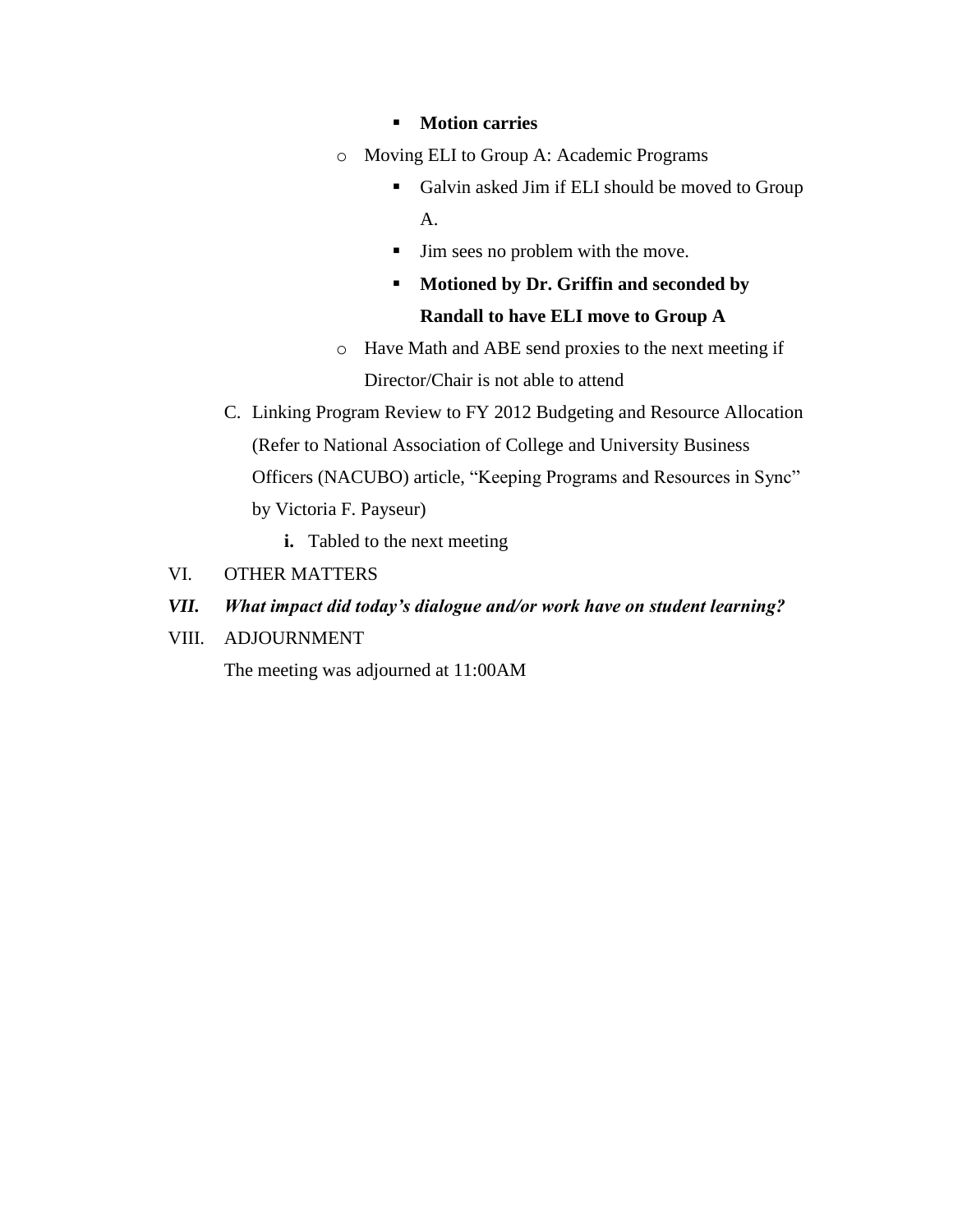## **PROAC**

# **Regular Meeting/Work Session**

**Date: 02/04/11 Day: Friday Time: 10:00AM to 11:00AM Place: N5**

#### **ATTENDANCE SHEET**

|     | <b>NAME</b>                                               | TITLE                                                        | <b>SIGN/INITIAL</b> |
|-----|-----------------------------------------------------------|--------------------------------------------------------------|---------------------|
| 1.  | <b>Galvin Guerrero</b>                                    | Director of Institutional Effectiveness<br>(PROAC Chair)     | <b>PRESENT</b>      |
| 2.  | <b>Antonio Tiples</b>                                     | Student (Appointed by<br><b>ASNMC</b> )/ASNMC Vice President |                     |
| 3.  | <b>Lorraine Cabrera</b>                                   | <b>Interim NMC President</b>                                 |                     |
| 4.  | <b>Barbara Merfalen</b> (Joe Peters<br>served as a proxy) | Dean of Academic Programs and<br>Services                    | <b>PRESENT</b>      |
| 5.  | <b>Leo Pangelinan</b>                                     | Dean, Student Services                                       | <b>PRESENT</b>      |
| 6.  | <b>Dave Attao</b>                                         | Acting Dean, Community Programs and<br>Services              |                     |
| 7.  | Dawn Chrystal Revilla                                     | Acting, Chief Financial and<br>Administrative Officer        | <b>PRESENT</b>      |
| 8.  | <b>Jennifer Barcinas/ Martin</b><br><b>Mendiola</b>       | Staff Representative, Rota Instructional<br><b>Site</b>      | <b>PRESENT</b>      |
| 9.  | Maria Aguon/<br><b>Rose Lazarro</b>                       | Staff Representative, Tinian<br><b>Instructional Site</b>    |                     |
| 10. | <b>John Jenkins</b>                                       | Faculty Representative, School of<br>Education               | <b>PRESENT</b>      |
| 11. | Dr. John Griffin                                          | Vice President of the Faculty Senate                         | <b>PRESENT</b>      |
| 12. |                                                           | Faculty Member (Appointed by<br><b>Faculty Senate)</b>       |                     |
| 13. | Dr. Eric Belky                                            | Faculty Member (Appointed by<br><b>Faculty Senate)</b>       |                     |
| 14. | <b>Matt Pastula</b>                                       | Faculty Member (Appointed by<br><b>Faculty Senate)</b>       | <b>PRESENT</b>      |
| 15. | <b>James Kline</b>                                        | Faculty Representative, Academic<br>Council                  | <b>PRESENT</b>      |
| 16. | <b>Randall Nelson</b>                                     | President of the Staff Senate                                | <b>PRESENT</b>      |
|     |                                                           | <b>OTHERS PRESENT</b>                                        |                     |
|     | Keane Palacios                                            | Program Coordinator, OIE                                     | <b>PRESENT</b>      |
|     | Ray Mafnas Muna                                           | Program Coordinator, OIE                                     | <b>PRESENT</b>      |
|     | Lisa Hacskaylo                                            | Institutional Researcher, OIE                                | <b>PRESENT</b>      |